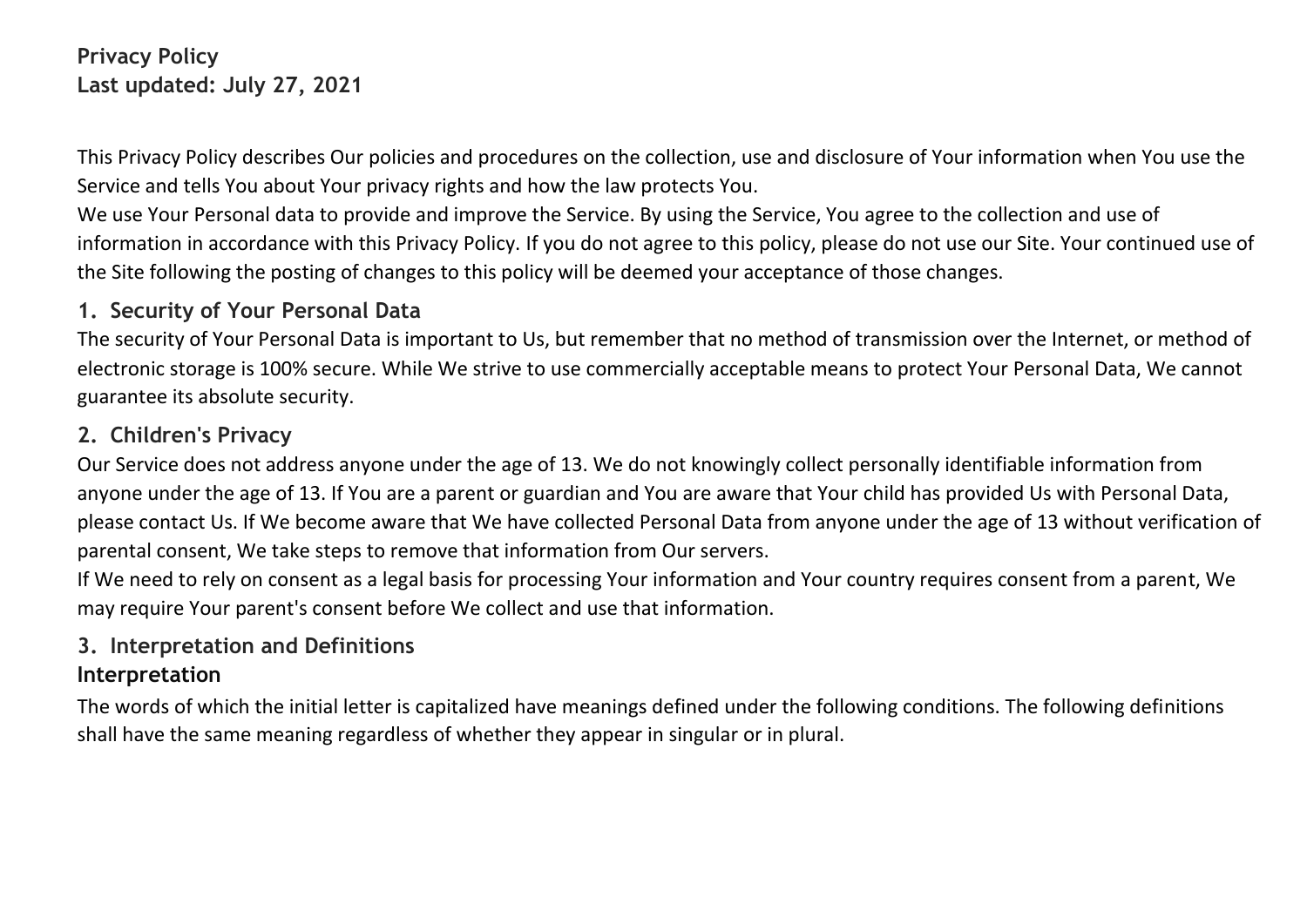#### **Definitions**

For the purposes of this Privacy Policy:

- **Account** means a unique account created for You to access our Service or parts of our Service.
- **Company** (referred to as either; the Company, We, Us or Our in this Agreement) refers to UGF Group Pty Ltd, 167 Wonga Road, Ringwood North, Victoria 3134, Australia.
- **Cookies** are small files that are placed on Your computer, mobile device or any other device by a website, containing the details of Your browsing history on that website among its many uses.
- **Country** refers to: Victoria, Australia
- **Device** means any device that can access the Service such as a computer, a cellphone or a digital tablet.
- **Personal Data** is any information that relates to an identified or identifiable individual.
- **Service** refers to the Website.
- **Service Provider** means any natural or legal person who processes the data on behalf of the Company. It refers to third-party companies or individuals employed by the Company to facilitate the Service, to provide the Service on behalf of the Company, to perform services related to the Service or to assist the Company in analyzing how the Service is used.
- **Third-party Social Media Service** refers to any website or any social network website through which a User can log in or create an account to use the Service.
- **Usage Data** refers to data collected automatically, either generated by the use of the Service or from the Service infrastructure itself (for example, the duration of a page visit).
- **Website** refers to UGF Gloves, accessible from "www.gloves-UGF.com"
- **You** means the individual accessing or using the Service, or the company, or other legal entity on behalf of which such individual is accessing or using the Service, as applicable.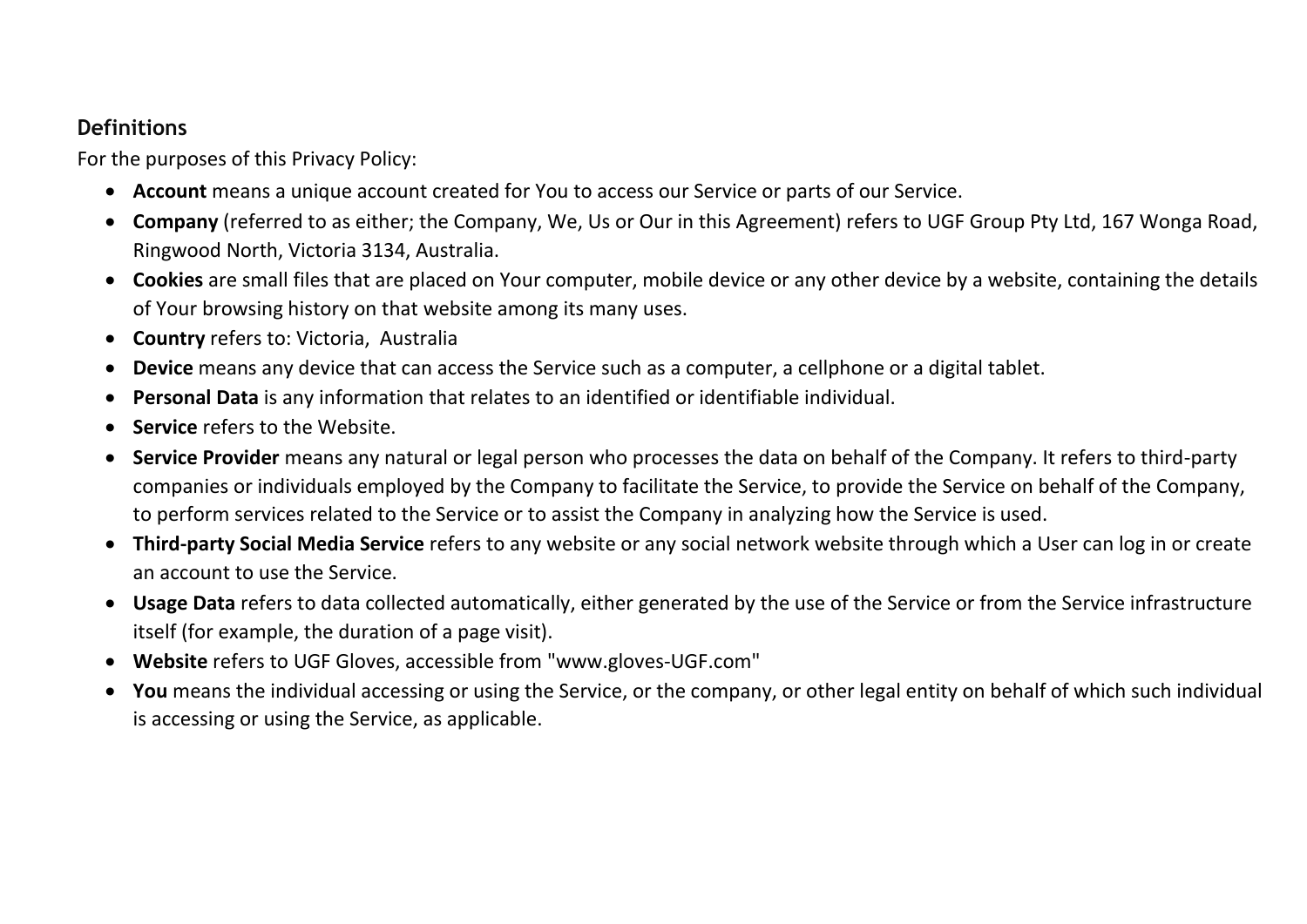## **4. Collecting and Using Your Personal Data**

#### **5. Types of Data Collected**

#### **Personal Data**

While using Our Service, We may ask You to provide Us with certain personally identifiable information that can be used to contact or identify You. Personally identifiable information may include, but is not limited to:

- Email address
- First name and last name
- Phone number
- Address, State, Province, ZIP/Postal code, City
- Usage Data

## **Usage Data**

Usage Data is collected automatically when using the Service.

Usage Data may include information such as Your Device's Internet Protocol address (e.g. IP address), browser type, browser version, the pages of our Service that You visit, the time and date of Your visit, the time spent on those pages, unique device identifiers and other diagnostic data.

When You access the Service by or through a mobile device, We may collect certain information automatically, including, but not limited to, the type of mobile device You use, Your mobile device unique ID, the IP address of Your mobile device, Your mobile operating system, the type of mobile Internet browser You use, unique device identifiers and other diagnostic data. We may also collect information that Your browser sends whenever You access the Service by through any device.

## **6. Information from Third-Party Social Media Services**

The Company may allow You to create an account and log in to use the Service through the following Third-party Social Media Services:

- Google
- Facebook
- Twitter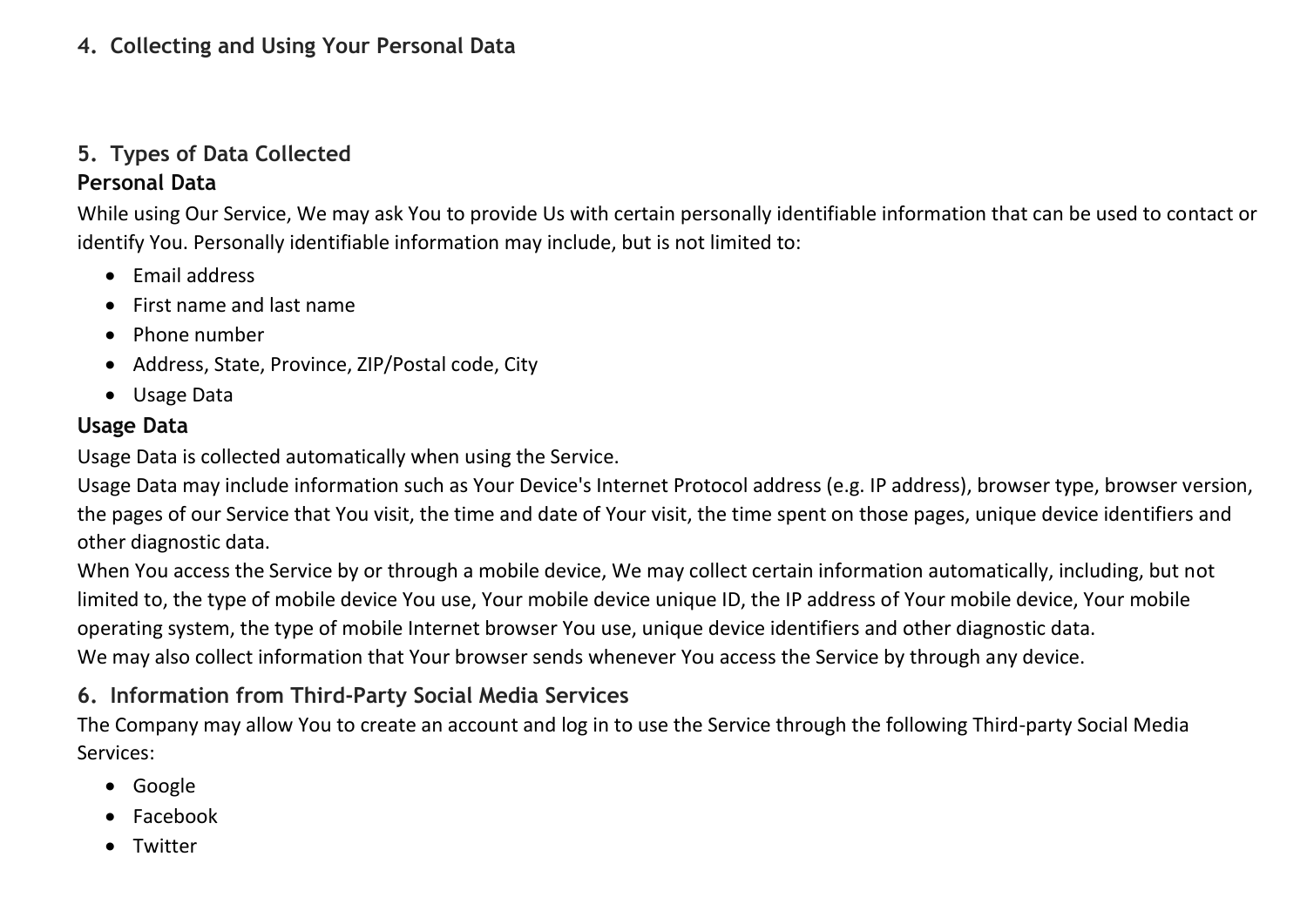If You decide to register through or otherwise grant us access to a Third-Party Social Media Service, We may collect Personal data that is already associated with Your Third-Party Social Media Service's account, such as Your name, Your email address, Your activities or Your contact list associated with that account.

You may also have the option of sharing additional information with the Company through Your Third-Party Social Media Service's account. If You choose to provide such information and Personal Data, during registration or otherwise, You are giving the Company permission to use, share, and store it in a manner consistent with this Privacy Policy.

## **7. Tracking Technologies and Cookies**

We use Cookies and similar tracking technologies to track the activity on Our Service and store certain information. Tracking technologies used are beacons, tags, and scripts to collect and track information and to improve and analyze Our Service. The technologies We use may include:

**Cookies or Browser Cookies.** A cookie is a small file placed on Your Device. You can instruct Your browser to refuse all Cookies or to indicate when a Cookie is being sent. However, if You do not accept Cookies, You may not be able to use some parts of our Service. Unless you have adjusted Your browser setting so that it will refuse Cookies, our Service may use Cookies.

**Flash Cookies.** Certain features of our Service may use local stored objects (or Flash Cookies) to collect and store information about Your preferences or Your activity on our Service. Flash Cookies are not managed by the same browser settings as those used for Browser Cookies. For more information on how You can delete Flash Cookies, please read ;Where can I change the settings for disabling, or deleting local shared objects?; available at "https://helpx.adobe.com/flash-player/kb/disable-local-shared-objectsflash.html

**Web Beacons.** Certain sections of our Service and our emails may contain small electronic files known as web beacons (also referred to as clear gifs, pixel tags, and single-pixel gifs) that permit the Company, for example, to count users who have visited those pages or opened an email and for other related website statistics (for example, recording the popularity of a certain section and verifying system and server integrity).

Cookies can be ;Persistent; or ;Session; Cookies. Persistent Cookies remain on Your personal computer or mobile device when You go offline, while Session Cookies are deleted as soon as You close Your web browser. You can learn more about cookies here:

"https://www.termsfeed.com/blog/cookies/

We use both Session and Persistent Cookies for the purposes set out below: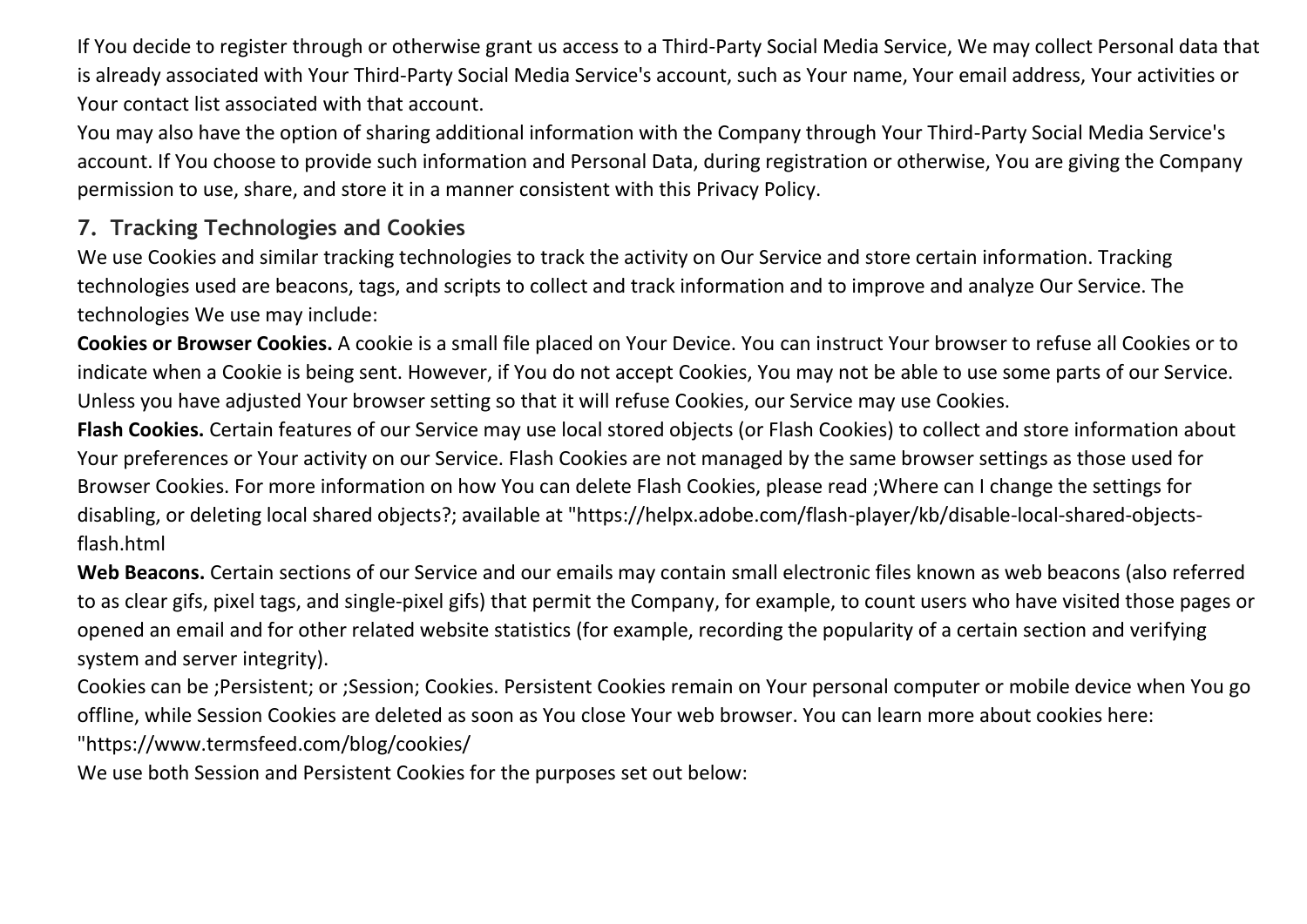#### **Necessary / Essential Cookies**

Type: Session Cookies

Administered by: Us

Purpose: These Cookies are essential to provide You with services available through the Website and to enable You to use some of its features. They help to authenticate users and prevent fraudulent use of user accounts. Without these Cookies, the services that You have asked for cannot be provided, and We only use these Cookies to provide You with those services.

## **Cookies Policy / Notice Acceptance Cookies**

Type: Persistent Cookies

Administered by: Us

Purpose: These Cookies identify if users have accepted the use of cookies on the Website.

### **Functionality Cookies**

Type: Persistent Cookies

Administered by: Us

Purpose: These Cookies allow us to remember choices You make when You use the Website, such as remembering your login details or language preference. The purpose of these Cookies is to provide You with a more personal experience and to avoid You having to re-enter your preferences every time You use the Website.

For more information about the cookies we use and your choices regarding cookies, please visit our Cookies Policy or the Cookies section of our Privacy Policy.

# **8. Use of Your Personal Data**

The Company may use Personal Data for the following purposes:

**To provide and maintain our Service**, including to monitor the usage of our Service.

- **To manage Your Account:** to manage Your registration as a user of the Service. The Personal Data You provide can give You access to different functionalities of the Service that are available to You as a registered user.
- **For the performance of a contract:** the development, compliance and undertaking of the purchase contract for the products, items or services You have purchased or of any other contract with Us through the Service.
- **To contact You:** To contact You by email, telephone calls, SMS, or other equivalent forms of electronic communication, such as a mobile application's push notifications regarding updates or informative communications related to the functionalities, products or contracted services, including the security updates, when necessary or reasonable for their implementation.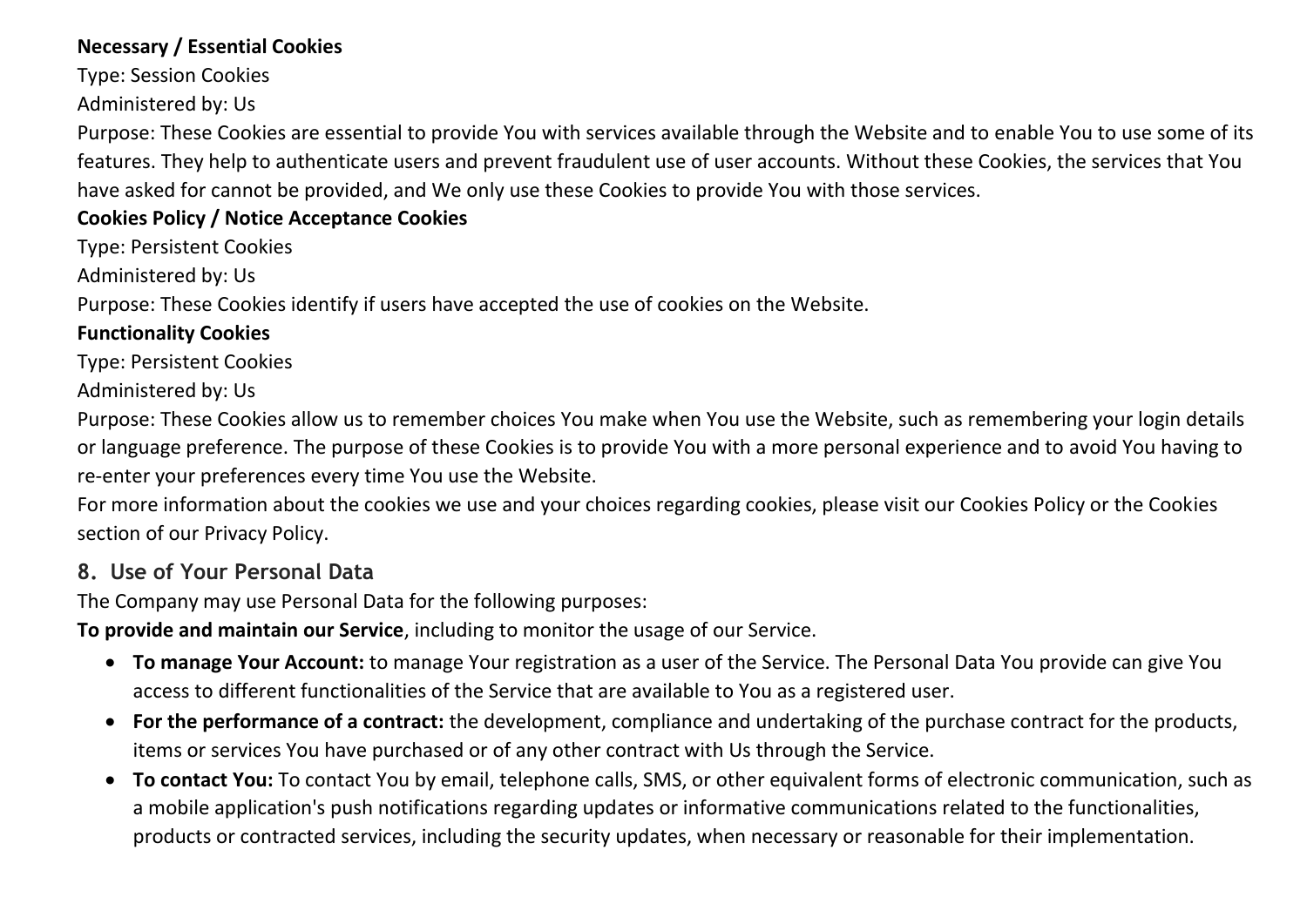- **To provide You** with news, special offers and general information about other goods, services and events which we offer that are similar to those that you have already purchased or enquired about unless You have opted not to receive such information.
- **To manage Your requests:** To attend and manage Your requests to Us.
- **For other purposes**: We may use Your information for other purposes, such as data analysis, identifying usage trends, determining the effectiveness of our promotional campaigns and to evaluate and improve our Service, products, services, marketing and your experience.

We may share Your personal information in the following situations:

- **With Service Providers:** We may share Your personal information with Service Providers to monitor and analyze the use of our Service, to contact You.
- **For business transfers:** We may share or transfer Your personal information in connection with, or during negotiations of, any merger, sale of Company assets, financing, or acquisition of all or a portion of Our business to another company.
- **With Affiliates:** We may share Your information with Our affiliates, in which case we will require those affiliates to honor this Privacy Policy. Affiliates include Our parent company and any other subsidiaries, joint venture partners or other companies that We control or that are under common control with Us.
- **With business partners:** We may share Your information with Our business partners to offer You certain products, services or promotions.
- **With other users:** when You share personal information or otherwise interact in the public areas with other users, such information may be viewed by all users and may be publicly distributed outside. If You interact with other users or register through a Third-Party Social Media Service, Your contacts on the Third-Party Social Media Service may see Your name, profile, pictures and description of Your activity. Similarly, other users will be able to view descriptions of Your activity, communicate with You and view Your profile.
- **With Your consent**: We may disclose Your personal information for any other purpose with Your consent.

# **Retention of Your Personal Data**

The Company will retain Your Personal Data only for as long as is necessary for the purposes set out in this Privacy Policy. We will retain and use Your Personal Data to the extent necessary to comply with our legal obligations (for example, if we are required to retain your data to comply with applicable laws), resolve disputes, and enforce our legal agreements and policies.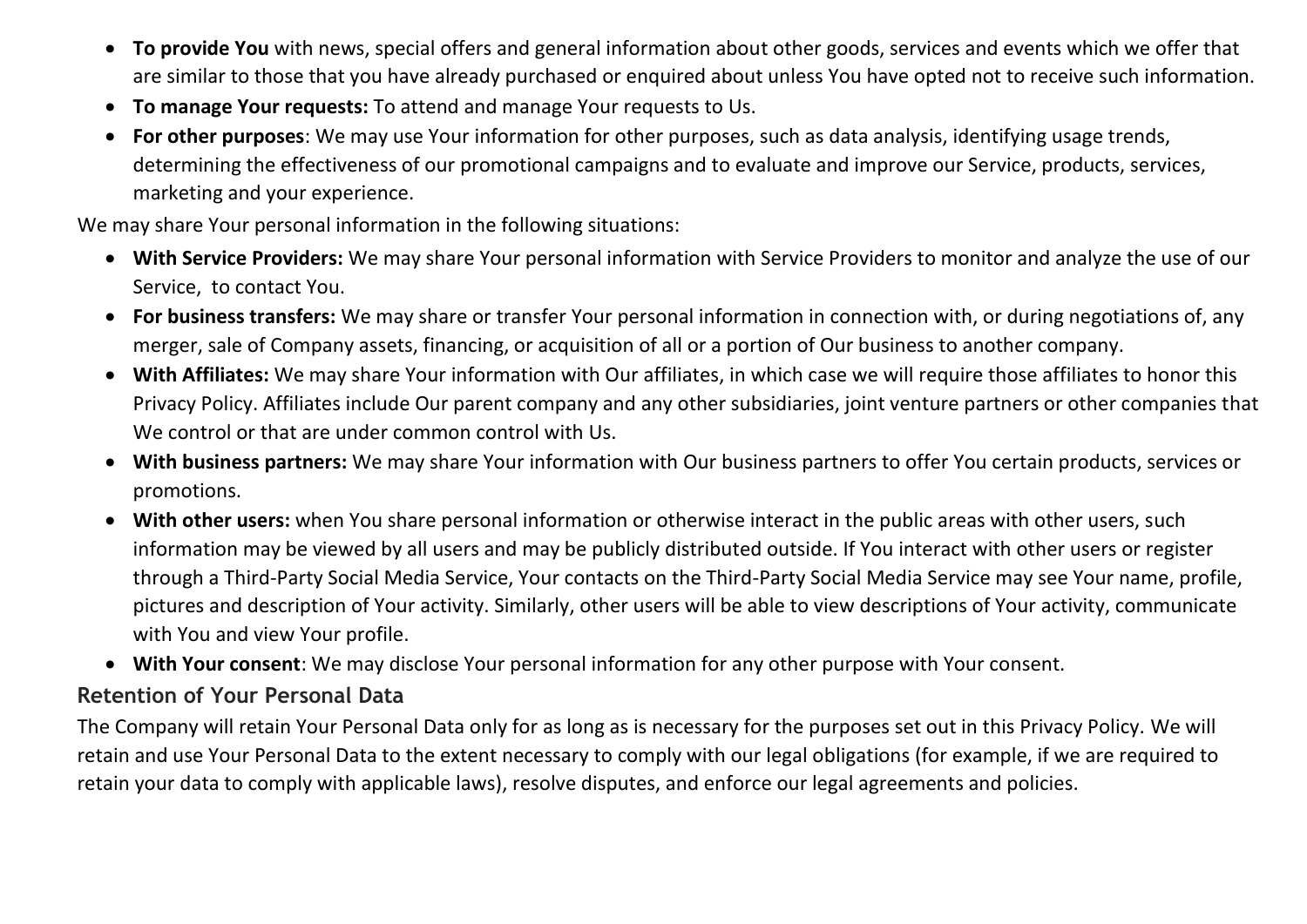The Company will also retain Usage Data for internal analysis purposes. Usage Data is generally retained for a shorter period of time, except when this data is used to strengthen the security or to improve the functionality of Our Service, or We are legally obligated to retain this data for longer time periods.

# **Transfer of Your Personal Data**

Your information, including Personal Data, is processed at the Company's operating offices and in any other places where the parties involved in the processing are located. It means that this information may be transferred to  $-$  and maintained on  $-$  computers located outside of Your state, province, country or other governmental jurisdiction where the data protection laws may differ than those from Your jurisdiction.

Your consent to this Privacy Policy followed by Your submission of such information represents Your agreement to that transfer. The Company will take all steps reasonably necessary to ensure that Your data is treated securely and in accordance with this Privacy Policy and no transfer of Your Personal Data will take place to an organization or a country unless there are adequate controls in place including the security of Your data and other personal information.

## **Disclosure of Your Personal Data**

# **Business Transactions**

If the Company is involved in a merger, acquisition or asset sale, Your Personal Data may be transferred. We will provide notice before Your Personal Data is transferred and becomes subject to a different Privacy Policy.

### **Law enforcement**

Under certain circumstances, the Company may be required to disclose Your Personal Data if required to do so by law or in response to valid requests by public authorities (e.g. a court or a government agency).

### **Other legal requirements**

The Company may disclose Your Personal Data in the good faith belief that such action is necessary to:

- Comply with a legal obligation
- Protect and defend the rights or property of the Company
- Prevent or investigate possible wrongdoing in connection with the Service
- Protect the personal safety of Users of the Service or the public
- Protect against legal liability